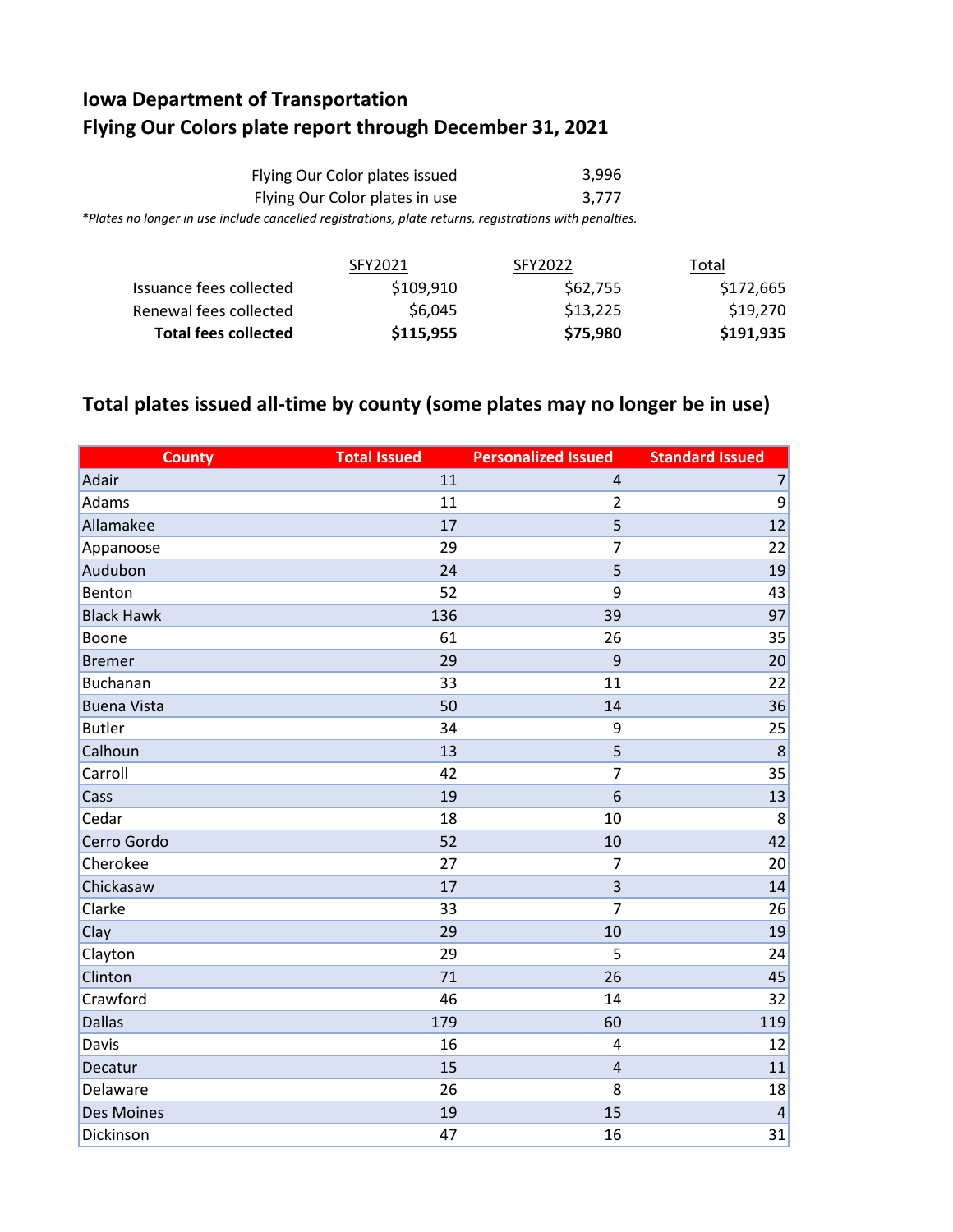| Dubuque    | 58             | 27                      | 31               |
|------------|----------------|-------------------------|------------------|
| Emmet      | 8              | $\overline{2}$          | 6                |
| Fayette    | 24             | 6                       | 18               |
| Floyd      | 23             | 8                       | 15               |
| Franklin   | 29             | 6                       | 23               |
| Fremont    | 8              | 3                       | 5                |
| Greene     | 9              | $\overline{\mathbf{4}}$ |                  |
| Grundy     | 31             | 15                      | 16               |
| Guthrie    | 22             | 5                       | 17               |
| Hamilton   | 31             | 13                      | 18               |
| Hancock    | 5              | $\overline{\mathbf{4}}$ | $\mathbf 1$      |
| Hardin     | 22             | 3                       | 19               |
| Harrison   | 20             | $\overline{7}$          | 13               |
| Henry      | 24             | 9                       | 15               |
| Howard     | 19             | $\overline{\mathbf{4}}$ | 15               |
| Humboldt   | 26             | $\overline{2}$          | 24               |
| Ida        | 16             | $\overline{\mathbf{4}}$ | 12               |
| lowa       | 54             | 10                      | 44               |
| Jackson    | 30             | 8                       | 22               |
| Jasper     | 42             | 22                      | 20               |
| Jefferson  | 22             | 8                       | 14               |
| Johnson    | 145            | 54                      | 91               |
| Jones      | 11             | 6                       | 5                |
| Keokuk     | 17             | 6                       | 11               |
| Kossuth    | 64             | 14                      | 50               |
| Lee        | 46             | 15                      | 31               |
| Linn       | 209            | 98                      | 111              |
| Louisa     | $\overline{7}$ | $\overline{2}$          | 5                |
| Lucas      | 18             | $\mathbf 0$             | 18               |
| Lyon       | 34             | 6                       | 28               |
| Madison    | 36             | 12                      | 24               |
| Mahaska    | 31             | 11                      | 20               |
| Marion     | 41             | 11                      | 30               |
| Marshall   | 40             | 17                      | 23               |
| Mills      | 30             | $\overline{7}$          | 23               |
| Mitchell   | 27             | $\mathbf{1}$            | 26               |
| Monona     | $\bf 8$        | $\overline{2}$          | $6 \overline{6}$ |
| Monroe     | 12             | $\boldsymbol{6}$        | 6                |
| Montgomery | 17             | 5                       | 12               |
| Muscatine  | 43             | 17                      | 26               |
| Obrien     | 36             | $\sqrt{4}$              | 32               |
| Osceola    | 14             | $\overline{2}$          | 12               |
| Page       | 22             | 11                      | 11               |
| Palo Alto  | 11             | $\overline{2}$          | $\overline{9}$   |
| Plymouth   | 27             | 15                      | 12               |
| Pocahontas | 21             | $\overline{4}$          | 17               |
| Polk       | 357            | 212                     | 145              |